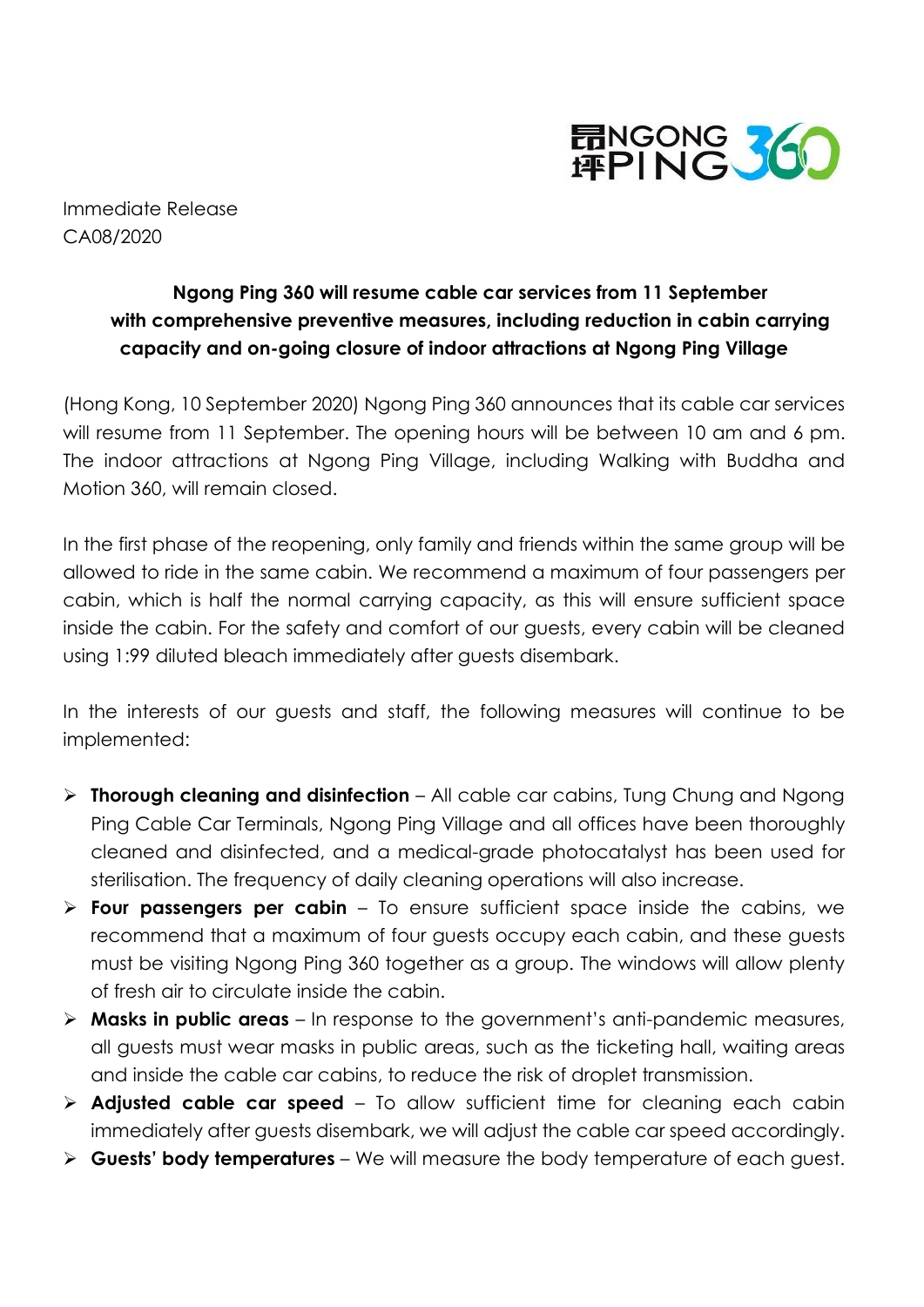Only those with a normal temperature will be permitted to board the cable car. We will also encourage those showing signs of fever to seek further medical attention and we will assist them by changing the valid dates of their cable car tickets.

- **Wider queuing areas** The spaces between the queues at Tung Chung and Ngong Ping platforms will be increased to maintain air circulation.
- **Disinfection facilities** Alcohol-based hand sanitisers and disinfectant mats will be available at Tung Chung ticketing counter and various locations throughout Ngong Ping Village. Air purifiers will be installed in all self-operated souvenir shops.

## **About Ngong Ping 360**

As an important tourist attraction located on Lantau Island in Hong Kong, Ngong Ping 360 offers an exciting opportunity for guests to experience a unique natural and cultural experience. The Ngong Ping Cable Car stretches 5.7 km from Tung Chung to Ngong Ping. Guests can visit the Chinese architecturally designed Ngong Ping Village, where they can enjoy a wide range of dining, shopping and entertainment options.

The Ngong Ping Cable Car is a rare example of a bi-cable gondola circulating lift system, and is the longest aerial cable car system of its kind in Asia. It offers a visually spectacular 25-minute journey with panoramic views of the flora and fauna of North Lantau Country Park, Tung Chung Bay and the Hong Kong International Airport.

Ngong Ping Cable Car experience and itinerary of Tai O culture tour, along with the Big Buddha and Po Lin Monastery, ranked second in the "Top 10 experiences in Asia" category of the Travellers' Choice Awards for Experiences announced by the world-renowned travel website TripAdvisor in 2018. Meanwhile, it is also one of the "Top 25 experiences in the World", ranked by TripAdvisor. In the same year, Ngong Ping 360 also received the "Certificate of Excellence 2018" presented by TripAdvisor. In 2017, the Company was recognised as one of "The world's 10 best cable cars" by USA Today. Besides, it was also selected as amongst "10 of the world's best cable car rides" by CNN.com in the USA in 2015. In 2014, Ngong Ping 360 received the CILT Award 2013 – Enterprise Award presented by the Chartered Institute of Logistics and Transport in Hong Kong (CILTHK). It was also selected as one of the "Cable cars: 10 amazing rides around the world" by The Daily Telegraph in the UK.